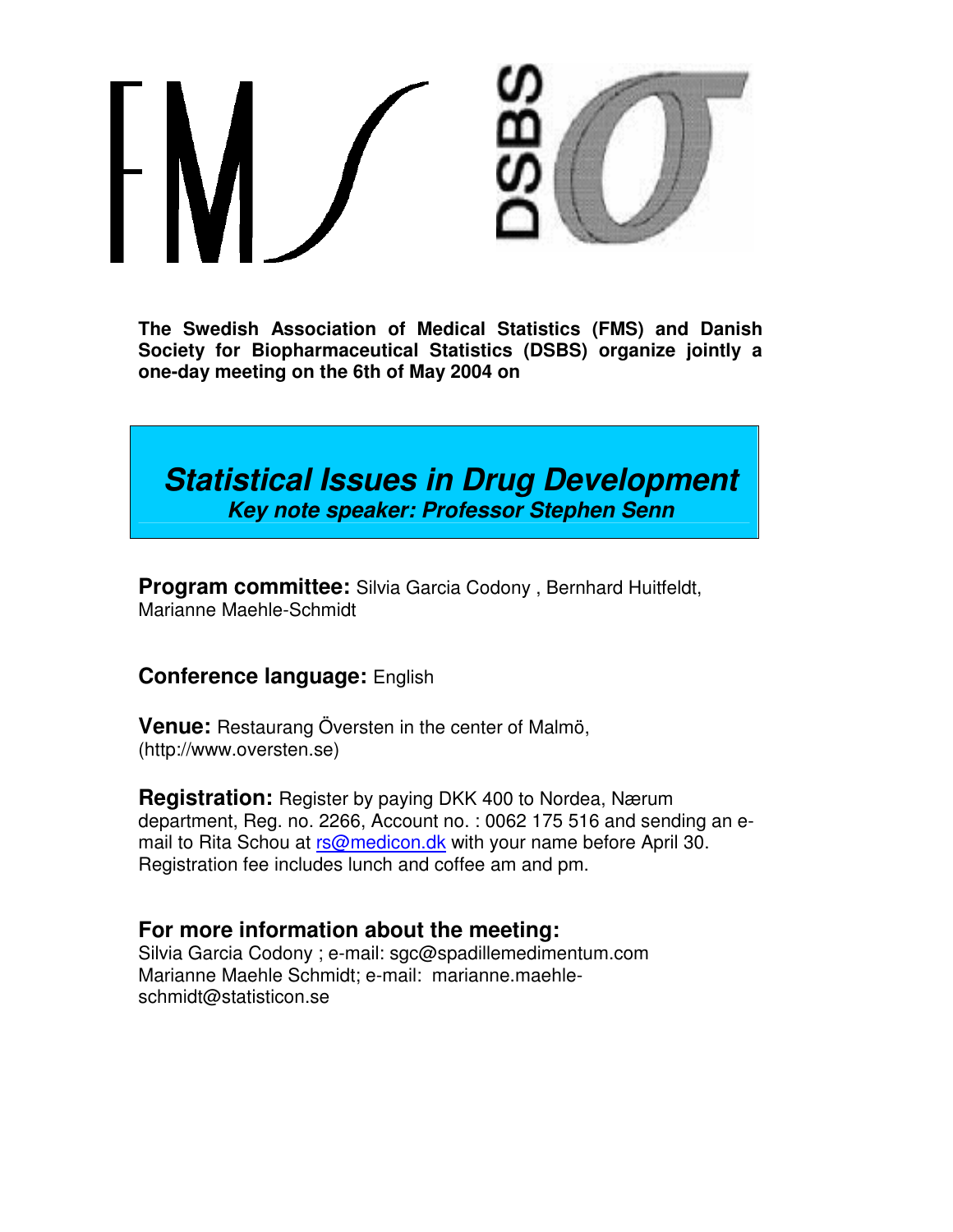See also the website for the respective society: http://www.statistikersamfundet.se/fms/ http://www.dsbs.dk

## **Programme**

| 09.15-10.00 | <b>Coffee and registration</b>                                                                                                                                      |
|-------------|---------------------------------------------------------------------------------------------------------------------------------------------------------------------|
|             | Chairperson: Bernhard Huitfeldt, AstraZeneca, Global Clinical<br>Science, Södertälje                                                                                |
| 10.00-10.10 | Welcome to the first joint meeting<br>Ziad Taib, AstraZeneca R&D Mölndal (FMS President) and Lisbeth<br>Groes, ALK-Abelló (DSBS President)                          |
| 10.10-12.00 | <b>Statistical Issues in Drug Development</b><br>Stephen Senn, University of Glasgow                                                                                |
| 12.00-13.00 | Lunch                                                                                                                                                               |
|             | Chairperson: Silvia Garcia Codony, SpadilleMedimentum,<br>Fredensborg                                                                                               |
| 13.00-13.30 | Examples of multivariate relative dose-potency estimation<br>Anders Källén, AstraZeneca R&D Lund                                                                    |
| 13.30-14.00 | Quantifying the predictability of insulin action<br>profiles<br>Birgitte Biilman Rönn & Lars Endahl, Novo Nordisk A/S                                               |
| 14.00-14.30 | A comparison of multiplicity-adjustment methods in<br>a dose finding study with binary endpoint<br>Nedjad Losic, SpadilleMedimentum A/S                             |
| 14.30-15.00 | <b>Coffee break</b>                                                                                                                                                 |
|             | Chairperson: Marianne Maehle-Schmidt, Statisticon, Uppsala                                                                                                          |
| 15.00-15.30 | Interim analyses and other early looks of trial data:<br>contribution or curse?<br>Kim Mark Knudsen, Genmab A/S & Kristian Windfeld, Ferring<br>Pharmaceuticals A/S |
| 15.30-16.00 | Statistical significance and clinical relevance<br>Olivier Guilbaud, AstraZeneca R&D Södertälje                                                                     |
| 16.00-16.30 | Non-inferiority testing in clinical trials:<br>Some statistical perspectives<br>Lars Frison, AstraZeneca R&D, Mölndal                                               |
|             |                                                                                                                                                                     |